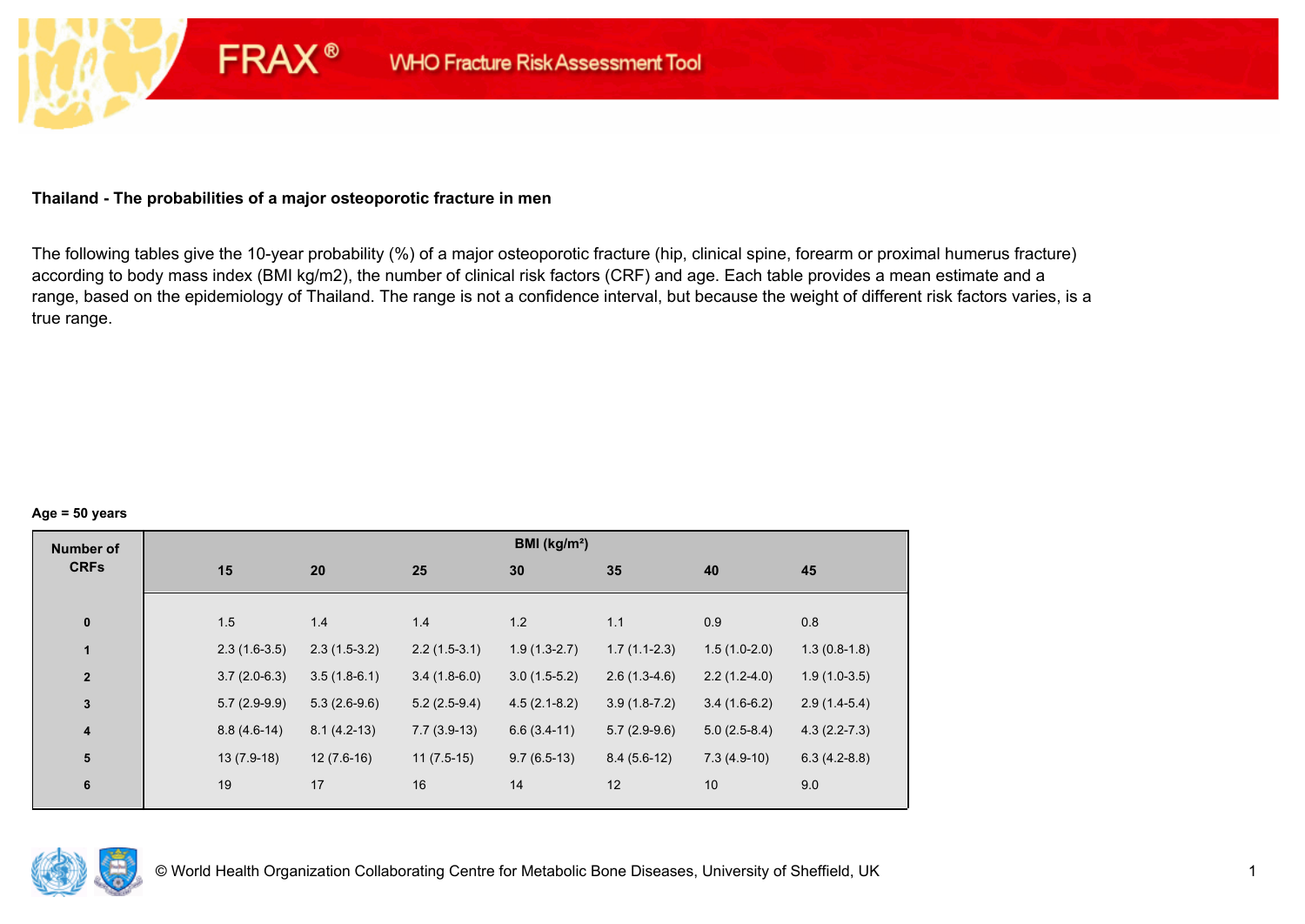# **Age = 55 years**

**FRAX®** 

| <b>Number of</b> |                |                |                  | BMI ( $kg/m2$ ) |                |                |                |
|------------------|----------------|----------------|------------------|-----------------|----------------|----------------|----------------|
| <b>CRFs</b>      | 15             | 20             | 25               | 30              | 35             | 40             | 45             |
|                  |                |                |                  |                 |                |                |                |
| $\bf{0}$         | 1.8            | 1.8            | 1.7              | 1.5             | 1.3            | 1.1            | 1.0            |
| $\mathbf{1}$     | $2.9(2.0-4.3)$ | $2.7(1.8-3.9)$ | $2.7(1.8-3.7)$   | $2.3(1.5-3.2)$  | $2.0(1.3-2.7)$ | $1.7(1.2-2.4)$ | $1.5(1.0-2.0)$ |
| $\overline{2}$   | $4.6(2.5-7.5)$ | $4.2(2.3-7.2)$ | $4.1(2.2 - 7.0)$ | $3.5(1.9-6.1)$  | $3.0(1.6-5.3)$ | $2.6(1.4-4.6)$ | $2.3(1.2-4.0)$ |
| $\mathbf 3$      | $7.1(3.8-11)$  | $6.5(3.4-11)$  | $6.2(3.1-11)$    | $5.3(2.6-9.5)$  | $4.6(2.3-8.2)$ | $3.9(1.9-7.1)$ | $3.4(1.7-6.2)$ |
| $\boldsymbol{4}$ | $11(6.1-16)$   | $9.7(5.4-15)$  | $9.1(4.9-15)$    | $7.9(4.2-13)$   | $6.7(3.6-11)$  | $5.8(3.0-9.6)$ | $5.0(2.6-8.3)$ |
| ${\bf 5}$        | $16(9.8-21)$   | $14(9.3-19)$   | $13(9.0-18)$     | $11(7.7-16)$    | $9.8(6.6-13)$  | $8.4(5.7-12)$  | $7.3(4.9-10)$  |
| 6                | 23             | 21             | 19               | 16              | 14             | 12             | 10             |

## **Age = 60 years**

| <b>Number of</b>        |                |                |                | BMI ( $kg/m2$ ) |                |                |                  |
|-------------------------|----------------|----------------|----------------|-----------------|----------------|----------------|------------------|
| <b>CRFs</b>             | 15             | 20             | 25             | 30              | 35             | 40             | 45               |
|                         |                |                |                |                 |                |                |                  |
| $\bf{0}$                | 2.3            | 2.2            | 2.2            | 1.9             | 1.6            | 1.4            | 1.2              |
| $\mathbf{1}$            | $3.6(2.5-5.3)$ | $3.4(2.3-4.8)$ | $3.4(2.3-4.6)$ | $2.9(1.9-3.9)$  | $2.5(1.7-3.3)$ | $2.1(1.4-2.9)$ | $1.8(1.2-2.5)$   |
| $\overline{2}$          | $5.6(3.3-8.8)$ | $5.3(3.0-8.6)$ | $5.1(2.8-8.5)$ | $4.3(2.4-7.4)$  | $3.7(2.0-6.4)$ | $3.2(1.7-5.5)$ | $2.7(1.5-4.8)$   |
| $\mathbf{3}$            | $8.5(5.0-13)$  | $7.9(4.5-13)$  | $7.6(4.0-13)$  | $6.5(3.4-11)$   | $5.5(2.9-9.5)$ | $4.7(2.4-8.2)$ | $4.0(2.1 - 7.1)$ |
| $\overline{\mathbf{4}}$ | $13(7.7-19)$   | $12(6.9-18)$   | $11(6.4-18)$   | $9.5(5.3-15)$   | $8.1(4.5-13)$  | $6.9(3.7-11)$  | $5.9(3.1-9.6)$   |
| 5                       | 18 (12-24)     | $17(11-22)$    | $16(11-21)$    | $14(9.4-18)$    | $12(8.0-16)$   | $9.9(6.8-14)$  | $8.4(5.8-12)$    |
| 6                       | 25             | 24             | 23             | 19              | 16             | 14             | 12               |
|                         |                |                |                |                 |                |                |                  |

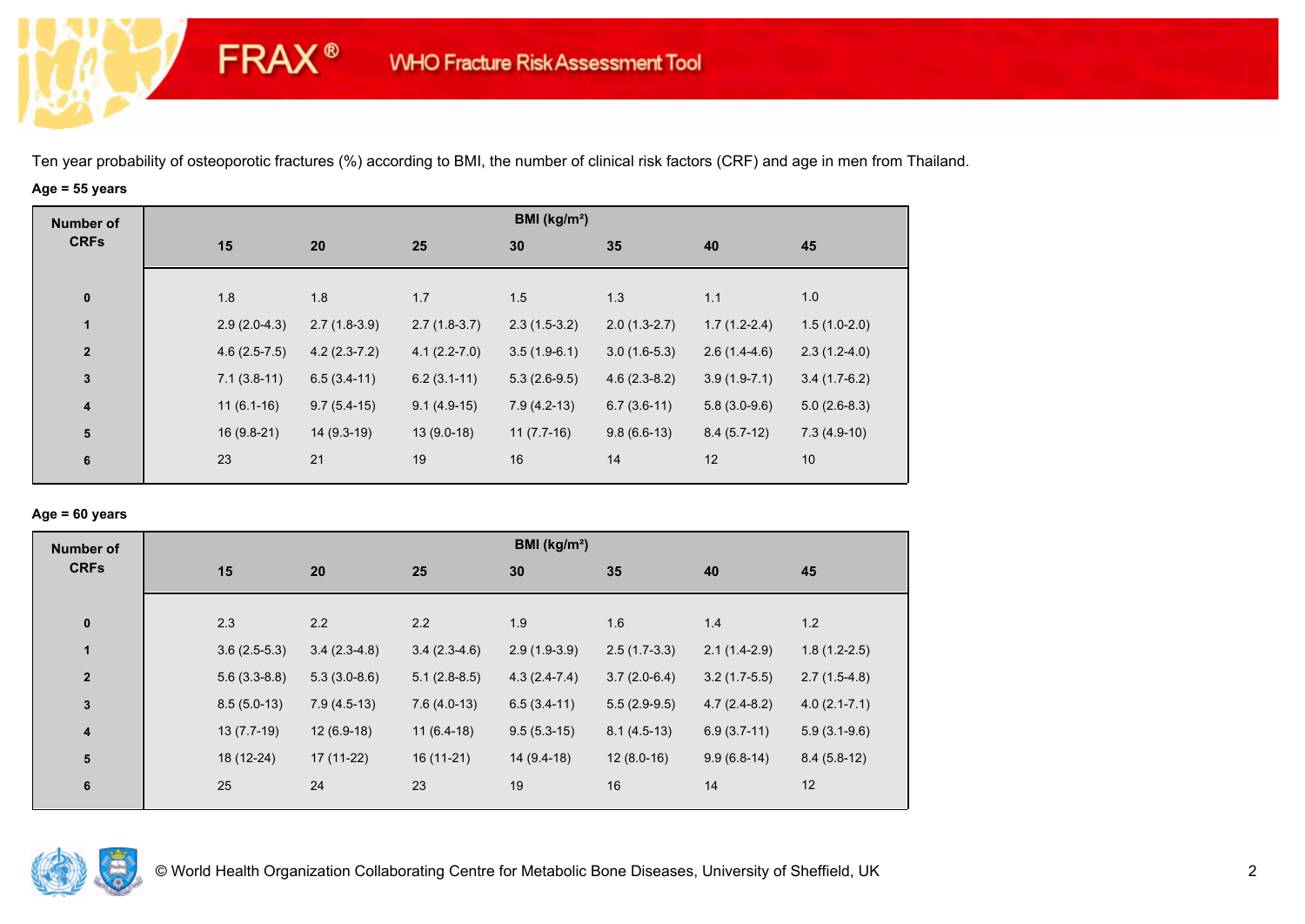# **Age = 65 years**

**FRAX®** 

| <b>Number of</b> |     |                |                |                | BMI ( $kg/m2$ ) |                |                |                |
|------------------|-----|----------------|----------------|----------------|-----------------|----------------|----------------|----------------|
| <b>CRFs</b>      | 15  |                | 20             | 25             | 30              | 35             | 40             | 45             |
|                  |     |                |                |                |                 |                |                |                |
| $\mathbf 0$      | 2.8 |                | 2.7            | 2.7            | 2.3             | 2.0            | 1.7            | 1.4            |
| $\mathbf{1}$     |     | $4.3(3.0-6.0)$ | $4.2(2.9-5.7)$ | $4.1(2.8-5.5)$ | $3.5(2.4-4.6)$  | $2.9(2.0-3.9)$ | $2.5(1.7-3.3)$ | $2.1(1.4-2.8)$ |
| $\overline{2}$   |     | $6.4(4.0-9.7)$ | $6.2(3.8-9.8)$ | $6.1(3.6-9.9)$ | $5.2(3.0-8.5)$  | $4.4(2.5-7.3)$ | $3.7(2.1-6.3)$ | $3.1(1.8-5.4)$ |
| $\mathbf 3$      |     | $9.5(5.8-14)$  | $9.2(5.5-14)$  | $9.0(5.2-14)$  | $7.6(4.3-12)$   | $6.4(3.6-11)$  | $5.4(3.0-9.0)$ | $4.6(2.5-7.7)$ |
| $\boldsymbol{4}$ |     | $14(8.8-19)$   | $13(8.5-19)$   | 13 (7.9-20)    | $11(6.5-17)$    | $9.2(5.4-14)$  | $7.8(4.4-12)$  | $6.5(3.6-11)$  |
| ${\bf 5}$        |     | 19 (13-25)     | 19 (13-25)     | 18 (13-24)     | $15(11-21)$     | $13(9.2-18)$   | $11(7.7-15)$   | $9.2(6.5-13)$  |
| 6                | 26  |                | 25             | 25             | 21              | 18             | 15             | 13             |

## **Age = 70 years**

| <b>Number of</b>        |                |                |                | BMI (kg/m <sup>2</sup> ) |                |                |                |
|-------------------------|----------------|----------------|----------------|--------------------------|----------------|----------------|----------------|
| <b>CRFs</b>             | 15             | 20             | 25             | 30                       | 35             | 40             | 45             |
| $\pmb{0}$               | 3.3            | 3.3            | 3.3            | 2.8                      | 2.3            | 2.0            | 1.7            |
| $\mathbf{1}$            | $5.0(3.4-6.4)$ | $4.9(3.4-6.4)$ | $4.9(3.4-6.4)$ | $4.0(2.8-5.4)$           | $3.4(2.3-4.5)$ | $2.8(1.9-3.8)$ | $2.3(1.6-3.2)$ |
| $\overline{\mathbf{2}}$ | $7.5(4.6-11)$  | $7.2(4.5-11)$  | $7.1(4.4-10)$  | $5.8(3.6-8.7)$           | $4.8(3.0-7.3)$ | $4.0(2.5-6.1)$ | $3.3(2.0-5.1)$ |
| $\mathbf 3$             | $11(6.4-17)$   | $11(6.3-16)$   | $10(6.3-15)$   | $8.4(5.1-13)$            | $6.9(4.2-10)$  | $5.7(3.4-8.7)$ | $4.7(2.8-7.3)$ |
| $\overline{\mathbf{4}}$ | 16 (10-23)     | $15(9.8-22)$   | $15(9.5-22)$   | $12(7.7-18)$             | $10(6.2-15)$   | $8.2(5.0-12)$  | $6.7(4.1-10)$  |
| ${\bf 5}$               | 23 (19-30)     | 22 (17-29)     | $21(16-28)$    | $17(13-23)$              | 14 (11-19)     | $12(8.7-16)$   | $9.5(7.0-13)$  |
| 6                       | 32             | 30             | 29             | 24                       | 20             | 16             | 13             |

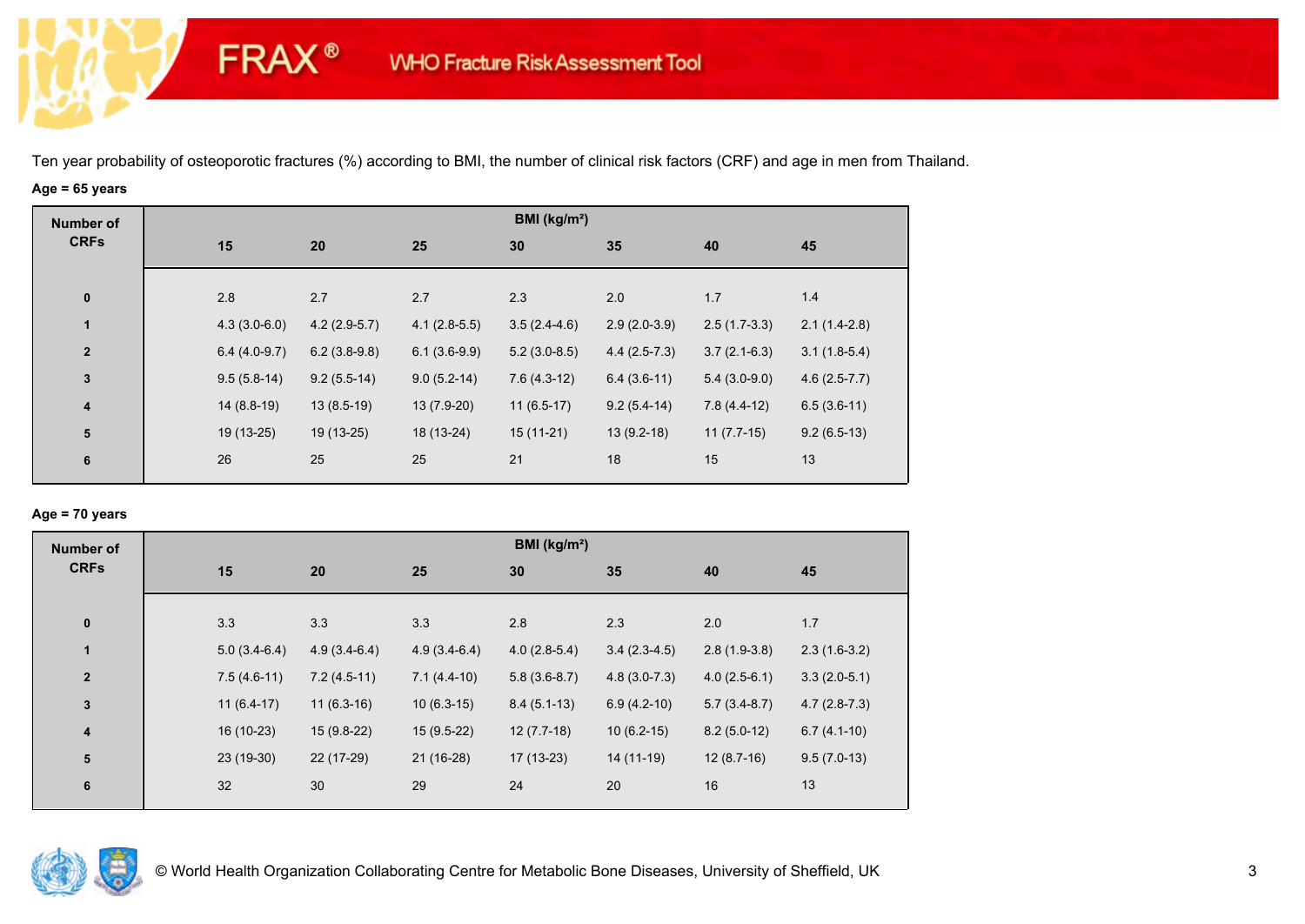# **Age = 75 years**

**FRAX®** 

| <b>Number of</b>        |               |                |                | BMI (kg/m <sup>2</sup> ) |                |                |                |
|-------------------------|---------------|----------------|----------------|--------------------------|----------------|----------------|----------------|
| <b>CRFs</b>             | 15            | 20             | 25             | 30                       | 35             | 40             | 45             |
|                         |               |                |                |                          |                |                |                |
| $\bf{0}$                | 4.0           | 3.9            | 3.9            | 3.2                      | 2.7            | 2.2            | 1.8            |
| $\mathbf{1}$            | $6.4(4.1-10)$ | $6.1(4.1-8.9)$ | $5.9(4.1-7.8)$ | $4.8(3.3-6.2)$           | $3.9(2.7-4.9)$ | $3.2(2.2-4.0)$ | $2.6(1.8-3.3)$ |
| $\overline{2}$          | $10(5.6-17)$  | $9.5(5.5-15)$  | $8.9(5.4-14)$  | $7.2(4.4-11)$            | $5.8(3.5-8.8)$ | $4.7(2.8-7.1)$ | $3.8(2.3-5.7)$ |
| $\mathbf{3}$            | $15(7.9-25)$  | $14(7.6-23)$   | $13(7.6-21)$   | $11(6.1-17)$             | $8.7(4.8-13)$  | $7.0(3.9-11)$  | $5.6(3.1-8.7)$ |
| $\overline{\mathbf{4}}$ | $23(13-33)$   | $21(12-31)$    | $20(12-28)$    | $16(9.2-23)$             | $13(7.4-19)$   | $10(5.9-15)$   | $8.3(4.7-12)$  |
| ${\bf 5}$               | $32(21-41)$   | $30(20-39)$    | 28 (19-36)     | $23(16-31)$              | 19 (13-25)     | $15(10-21)$    | $12(8.3-17)$   |
| 6                       | 43            | 41             | 39             | 32                       | 27             | 22             | 18             |
|                         |               |                |                |                          |                |                |                |

## **Age = 80 years**

| <b>Number of</b>        |               |               |                | BMI ( $kg/m2$ ) |                |                |                |
|-------------------------|---------------|---------------|----------------|-----------------|----------------|----------------|----------------|
| <b>CRFs</b>             | 15            | 20            | 25             | 30              | 35             | 40             | 45             |
| $\bf{0}$                | 4.7           | 4.4           | 4.2            | 3.4             | 2.7            | 2.2            | 1.8            |
| $\mathbf{1}$            | $7.6(5.1-13)$ | $6.9(4.7-11)$ | $6.4(4.4-9.4)$ | $5.1(3.5-7.4)$  | $4.1(2.8-5.8)$ | $3.3(2.2-4.6)$ | $2.6(1.8-3.6)$ |
| $\overline{2}$          | $12(7.1-20)$  | $11(6.5-18)$  | $9.8(6.1-15)$  | $7.8(4.8-12)$   | $6.2(3.8-9.3)$ | $5.0(3.0-7.3)$ | $3.9(2.4-5.8)$ |
| $\mathbf{3}$            | 18 (10-28)    | $17(9.2-25)$  | $15(8.5-22)$   | $12(6.7-18)$    | $9.4(5.3-14)$  | $7.5(4.2-11)$  | $5.9(3.3-9.1)$ |
| $\overline{\mathbf{4}}$ | 27 (15-37)    | 24 (14-33)    | $22(13-30)$    | 18 (11-25)      | $14(8.3-20)$   | $11(6.6-16)$   | $8.8(5.1-13)$  |
| 5                       | $36(23-45)$   | 34 (21-42)    | $31(20-39)$    | $25(16-33)$     | $21(13-27)$    | 16 (10-22)     | $13(8.2-18)$   |
| 6                       | 47            | 45            | 42             | 35              | 29             | 24             | 19             |